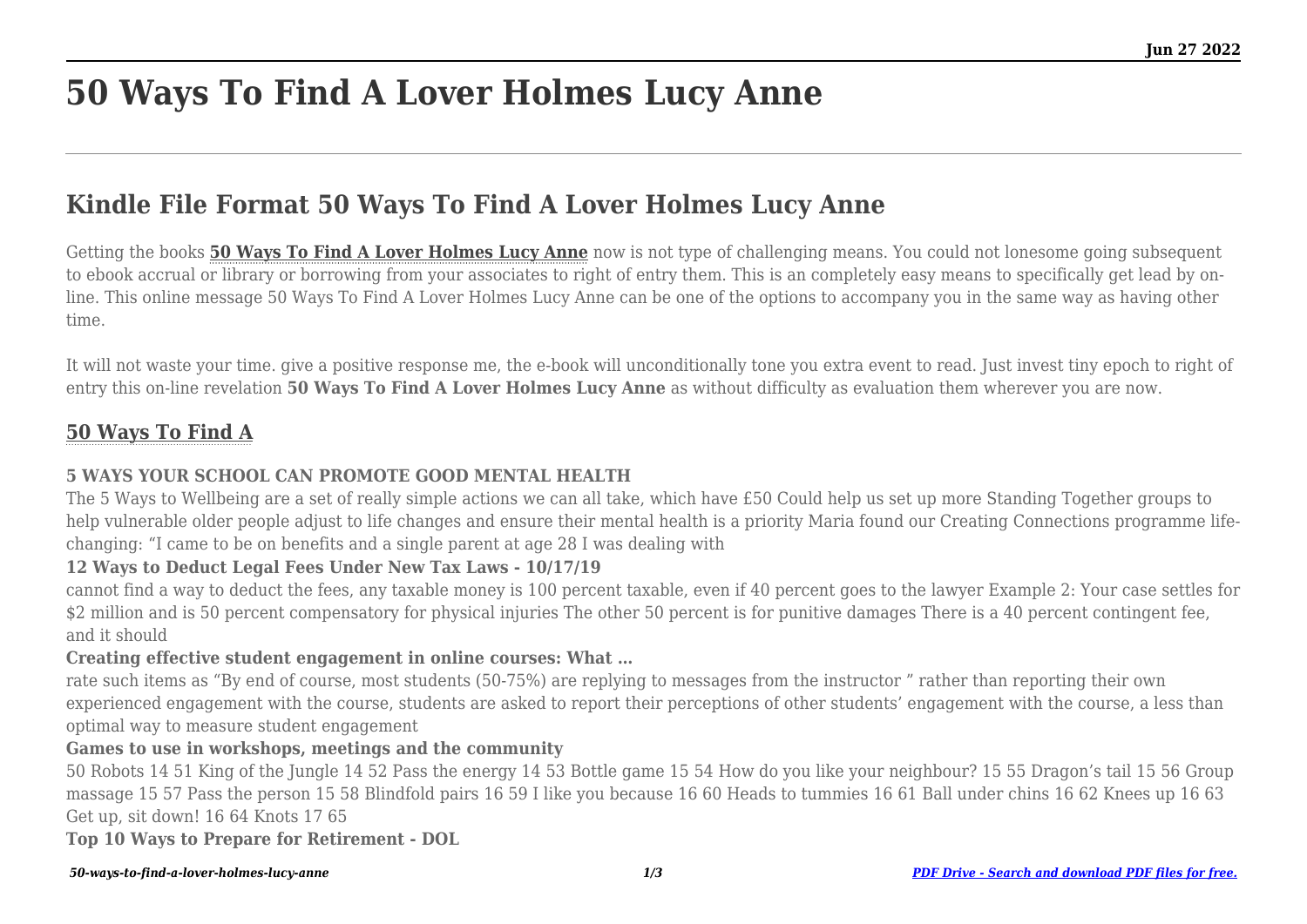worth Before you change jobs, find out what will happen to your pension benefit Learn what benefits you may have from a previous employer Find out if you will be entitled to benefits from your spouse's plan For more information, request What You Should Know about Your Retirement Plan (See back panel for more information) 5 Consider

#### **50 Communications Activities - downloads.hrdpressonline.com**

50 Communications Activities, Icebreakers, and Exercises 4 Difficulty Rating: Low Variations: Before showing or sharing Handout 1-A, ask participants if they believe communications is more an art or a science If you hear the response from participants that they think communica-tions is more of a science, ask them why they feel this way Ask

#### **101 Ways to Teach Children Social Skills - GIFS**

alike in many ways Skill: Social communication, social awareness Ask the children to look around at the other group members, noticing ways they are different and ways they are alike Tell them: Most groups have something in common For example, in this class you are all approximately the same age, and you are all learning the

#### **Four Ways Technology Has Negatively Changed Education**

Four Ways Technology Has Negatively Changed Education Dr Khadija Alhumaid Zayed University, UAE Doi: 102478/jesr-2019-0049 Abstract Our experience with technology is a bitter-sweet one We relish its presence in our lives, but we dread the effect it may have on our manners, attitudes and social interactions We open the gates of our

#### **owner's manual - Garmin**

There are many ways to find locations • By category (page 6) • Near another location (page 6) • By spelling the name (page 7) • By address (page 8)

• Using recently found locations (page 8) • Using coordinates (page 9) • Using the map (page 9) • Using Favorites (page 10) 6 nüvi 30/40/50 Owner's Manual About Points of Interest The detailed maps loaded in your device contain

#### **Static Electricity - shocks and how to avoid them**

You can try raising the air humidity to 40-50% rh with a humidifier (The Health and Safety Unit can check the humidity in your work place or you can check the humidity with a cheap humidity meter from a gardening shop) It is possible to treat some floors with static dissipative treatments - but the benefit of this will probably wear off after a while Contact Cleaning Services for this You

#### **Sample Reflection Questions - Edutopia**

18 Find another piece of work that you did at the beginning of the year to compare and contrast with this what change s can you see? 19 How did those changes come about? 20 What does that tell you about yourself and how you learn? Outward -Looking: 21 Did you do your work the way other people did theirs? 22 In what ways did you do it

#### **Youth and agriculture**

41 Introduction 50 42 Case studies 51 26 Junior Farmer Field and Life School programme 51 27 Vocational training in small biogas companies 52 28 Vocational training for young beekeepers 53 29 Green jobs apprenticeship programme 54 30 Raising youth's awareness of organic agriculture 55 31 Agro-ecotourism business 57 32 Transforming water hyacinth into paper 59 43 Conclusions 60 5

#### **State-Owned Enterprises in the EU - European Commission**

from the crisis and ways forward" on 24 November, 2015 The feedback received during the workshop, including detailed comments by Prof Massimo Florio of the University of Milan and Mariana Iootty de Paiva Dias of the World Bank is gratefully acknowledged The main contributors to Part III